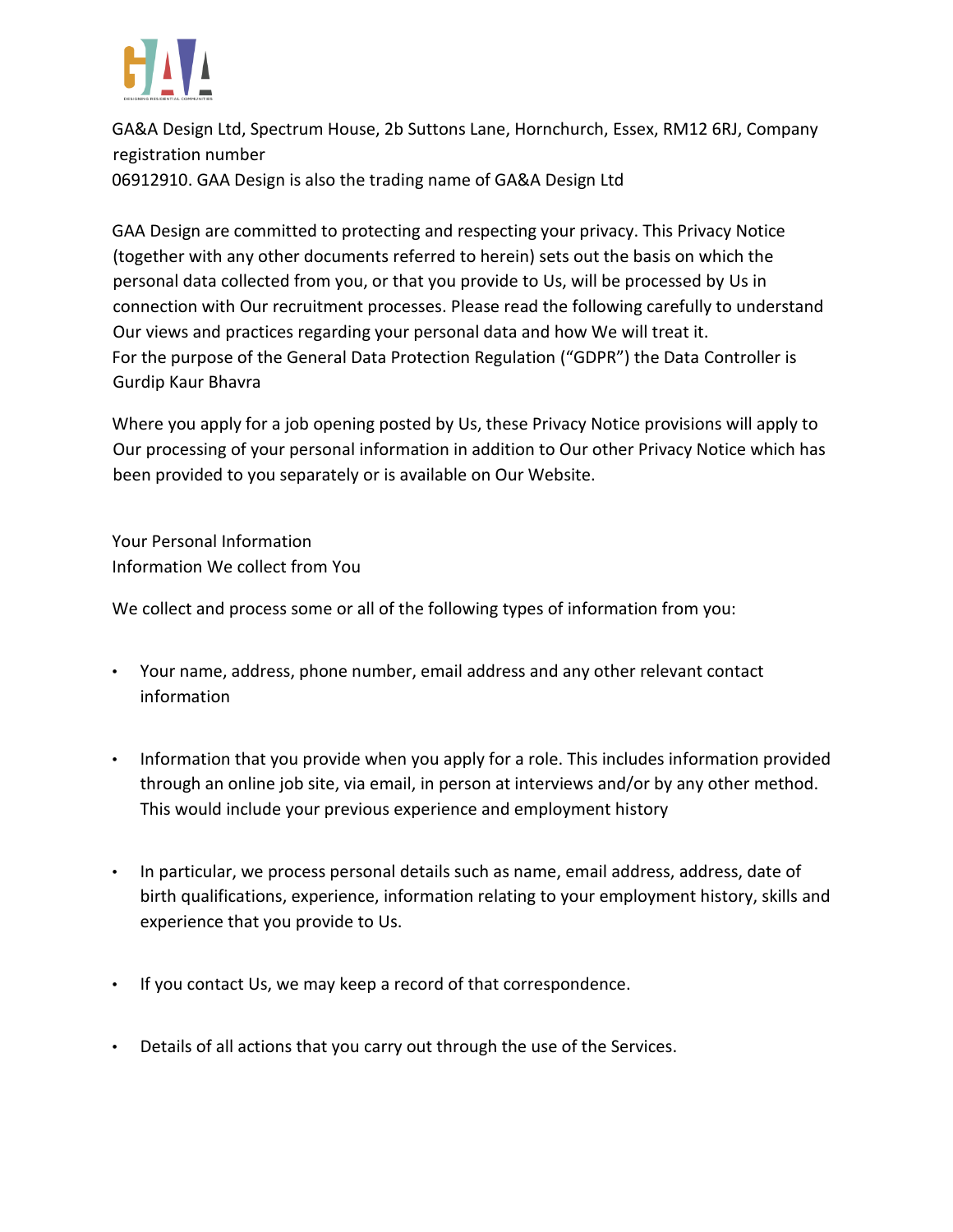

- Equal opportunities monitoring information including information about your ethnic origin, sexual orientation, health and religion or beliefs.
- Whether you may or may not have a disability so that adjustments can me made to assist you in the recruitment process
- Any information on your current salary including any benefits

GAA Design can collect this information in several ways. The information may be sent via recruiters, directly via email from yourself, at interviews or application forms and from your identity documents (e.g. passports or driving licence)

Information We Collect From Other Sources

GAA Design may also collect data from reference agencies and any referees that you have included in your applications or CV. GAA Design will inform you that they will be contacting your referees prior to doing so.

Uses Made Of Your Information Lawful basis for processing

We rely on legitimate interest as the lawful basis on which We collect and use your personal data. Our legitimate interests are the recruitment of staff for Our business.

## Purposes of processing

We use information held about you in the following ways:

- To consider your application in respect of a role for which you have applied.
- To consider your application in respect of other roles.
- To communicate with you in respect of the recruitment process.
- To enhance any information that we receive from you with information obtained from third party data providers.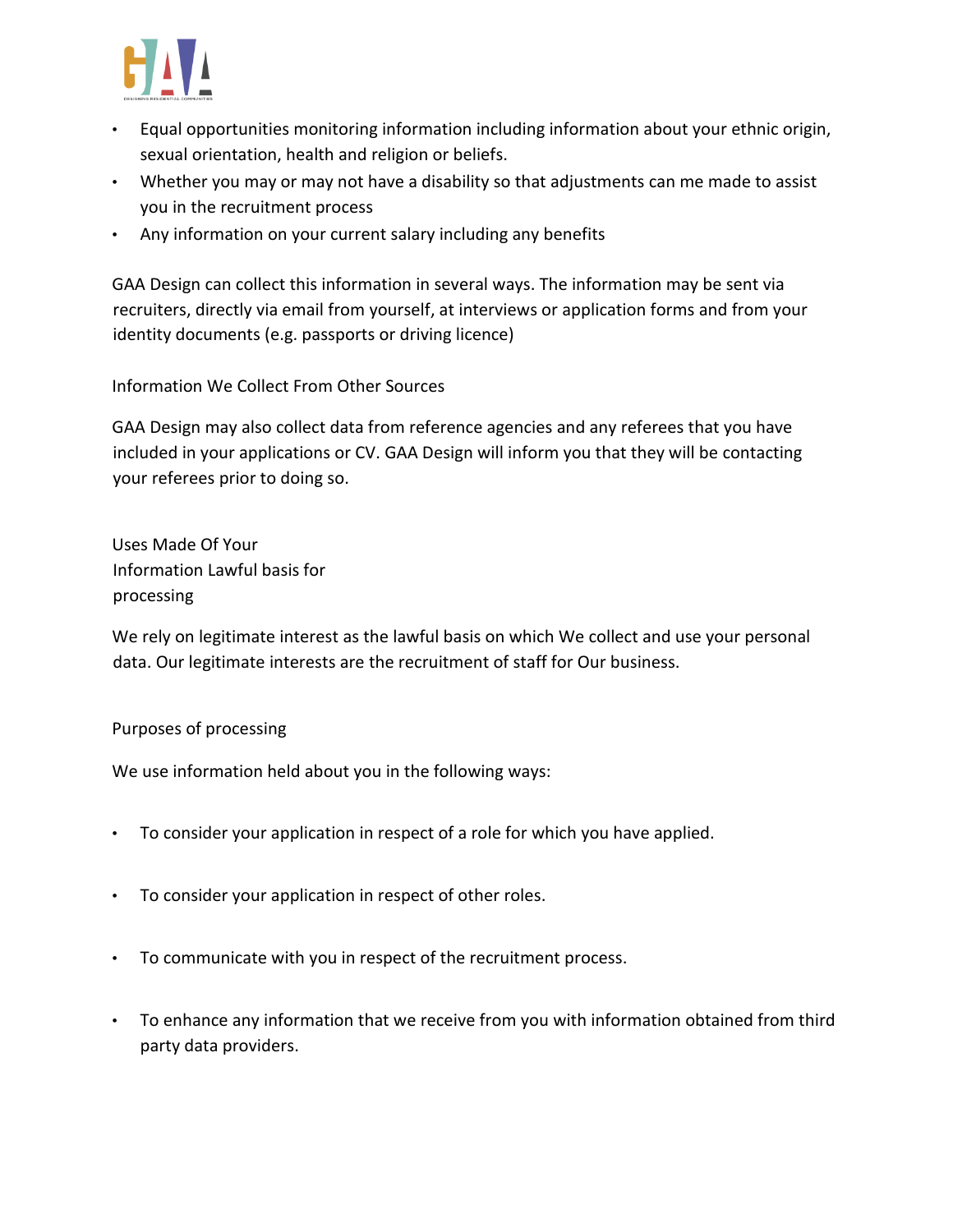

• To find appropriate candidates to fill Our job openings.

How We Store Your Personal Data Security

We take appropriate measures to ensure that all personal data is kept secure including security measures to prevent personal data from being accidentally lost or used or accessed in an unauthorised way. We limit access to your personal data to those who have a genuine business need to know it. Those processing your information will do so only in an authorised manner and are subject to a duty of confidentiality.

We also have procedures in place to deal with any suspected data security breach. We will notify you and any applicable regulator of a suspected data security breach where We are legally required to do so.

Unfortunately, the transmission of information via the internet is not completely secure. Although We will do Our best to protect your personal data, we cannot guarantee the security of your data transmitted through any online means, therefore any transmission remains at your own risk.

Where We store your personal data

Where we store your personal data in our own systems, it is stored on our servers with limited access to relevant employees only. This would include email as well.

How long we keep your personal data We will hold all the data for 12 months.

Your personal information will be deleted on one of the following occurrences:

• receipt of a written request by you to us.

## Your rights

Under th[e](https://eur-lex.europa.eu/legal-content/EN/TXT/PDF/?uri=CELEX:32016R0679&from=EN) [General Data Protection Regulation](https://eur-lex.europa.eu/legal-content/EN/TXT/PDF/?uri=CELEX:32016R0679&from=EN) you have a number of important rights free of charge. In summary, those include rights to:

• access to your personal data and to certain other supplementary information that this Privacy Notice is already designed to address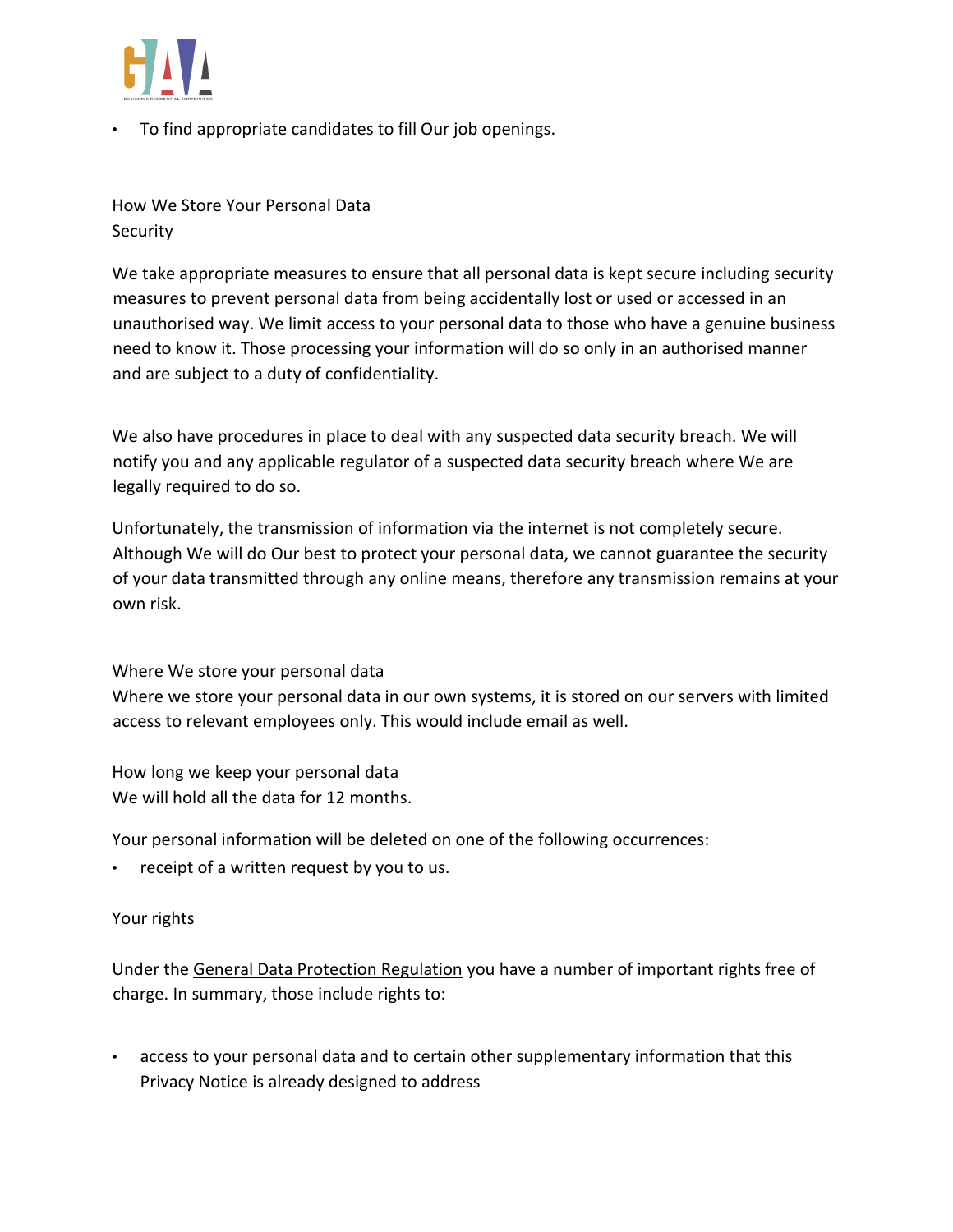

- require Us to correct any mistakes in your information which We hold
- require the erasure of personal data concerning you in certain situations
- receive the personal data concerning you which you have provided to Us, in a structured, commonly used and machine-readable format and have the right to transmit those data to a third party in certain situations
- object at any time to processing of personal data concerning you for direct marketing
- object to decisions being taken by automated means which produce legal effects concerning you or similarly significantly affect you
- object in certain other situations to our continued processing of your personal data
- otherwise restrict our processing of your personal data in certain circumstances
- claim compensation for damages caused by our breach of any data protection laws.

For further information on each of those rights, including the circumstances in which they apply, see the [Guidance from](https://ico.org.uk/for-organisations/guide-to-the-general-data-protection-regulation-gdpr/individual-rights/) [the UK Information Commissioner's Office \(ICO\) on individuals](https://ico.org.uk/for-organisations/guide-to-the-general-data-protection-regulation-gdpr/individual-rights/)  [rights under the General Data Protection Regulation.](https://ico.org.uk/for-organisations/guide-to-the-general-data-protection-regulation-gdpr/individual-rights/)

If you would like to exercise any of those rights, please:

- contact us using our Contact details below
- let Us have enough information to identify you,
- let Us have proof of your identity and address, and
- let Us know the information to which your request relates.